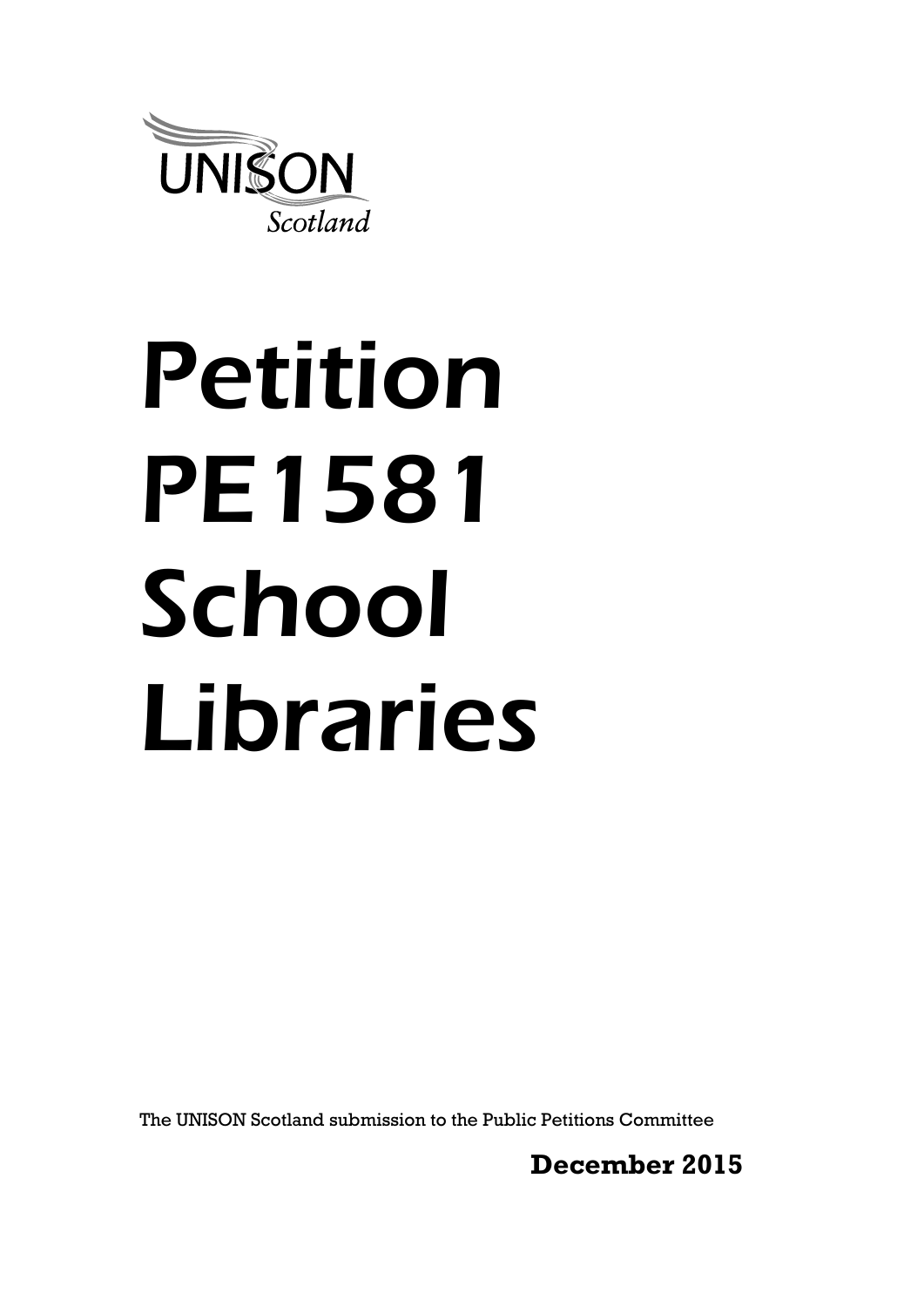### **Introduction**

UNISON is Scotland's largest public sector trade union representing over 150,000 people delivering services across Scotland. UNISON members deliver a wide range of services in schools. Members include: librarians and library assistants, technicians, school administrative staff and classroom assistants. UNISON Scotland is able to collate and analyse member's experience to provide evidence to inform the policy process. We therefore welcome the opportunity to submit evidence to the committee on school libraries.

## **Evidence**

# **School Library Cuts**

Local government has borne the brunt of public sector cuts in Scotland. Over 40,000 jobs have been lost and the information we have gathered from local authorities indicate they expect the next budget allocations to be equally difficult to manage. Local authorities have so far been salami slicing services, relying on non replacement of leavers and voluntary redundancy to meet the cuts. This is no longer going to be enough and so the next round of budget setting is laying out more radical changes in service delivery and design.

The picture across Scotland varies but there is a consistent pattern of local authorities using the school libraries service as a soft target to meet budget cuts: For example:

Argyll and Bute are planning to remove 10 FTE posts secondary schools

- 3 in Mid Argyll and Campbeltown (Lochgilphead, Campbeltown and Islay
- 3 In Oban Lorn and the Isle (Oban, Tiree and Mull)
- 2 in Bute and Cowal (Rothesay and Dunoon)
- 2 in Helensburgh and Lomond (Helensburgh Academy)

South Lanarkshire proposals include reducing school library staffing by 15%

North Lanarkshire is now proposing to review the school librarian service for a second time with the reduction of 2 FTE School Library Resource Manager posts. The last review saw all schools with pupil roll under 700 reduce librarian numbers to 0.7 FTE librarian. All new staff now are only employed term time. The Council has also removed the need for library staff to have professional library qualifications.

East Renfrewshire Council is proposing moving from 1 fully qualified librarian from each of its high schools (7) to the FTE of 3.5. The original plans to use senior pupils to staff the library appear to have been dropped due to public opposition.

Glasgow has reduced the school librarian service to 0.5 posts per school.

Renfrewshire now has only 7 librarians across 11 schools.

East Ayrshire has replaced 3 librarians with 3 library assistants. Meaning 9 secondary schools are now covered by 5 librarians and 4 library assistants.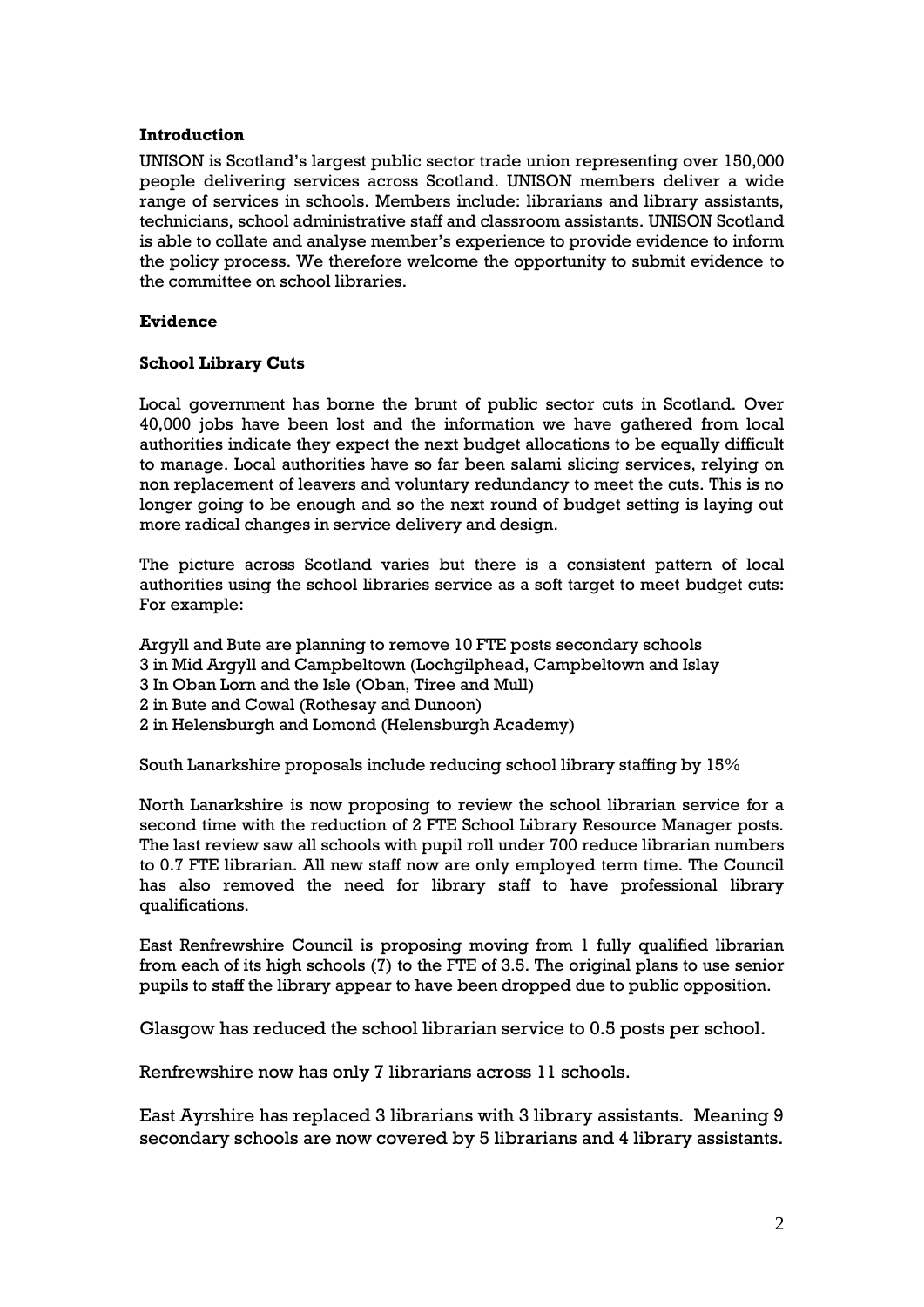South Ayrshire has, like East Ayrshire, replaced a number of librarians with library assistants.

In Dumfries and Galloway when the librarian retired from Dumfries Academy responsibility for the library was given to the Head of English. Lockerbie Academy also currently without a librarian and Annan Academy have reduced the hours to 20 per week

Fife Council - school librarians who have retired have been replaced with library assistants

In Shetland, where the school library service has always been integrated with the public library service, there have been cuts to school library book budgets of 20-30% over the last four years. While staff numbers have remained the same the working hours of staff have been cut from 8 FTE to 5.93 FTE.

Local Government budget cuts coupled with the council tax freeze mean that services are being cut. It is also clear that with-in the education budget the ring-fencing of teachers posts means that it is the jobs of other staff working in schools that are disproportionately at risk. Education is delivered by a whole team not just a teacher. Not only does cutting posts like librarians, educational psychologists and classroom assistant deny pupils specialist help it also adds more work on to teachers preventing them from doing the job they do best.

Librarians have professional skills that support a range of learning. This is not just about an interest in literature it's about research skills and understanding and organising information. The example given of replacing a librarian with the Head of English demonstrates a complete misunderstanding of the role of librarian. The petitioners have provided extensive and compelling information on the value of librarians in schools including their important role supporting literacy which we will not repeat here. Instead we will focus on both the role of professional librarians in supporting research and information analysis and in reducing inequality of educational attainment.

The role of librarians has been transformed by the internet. Search engines like Google mean that most school pupils have no shortage of sources of information. A much more important skill now is understanding and evaluating the sources and the information contained in them. School librarians are therefore needed more than ever to teach pupils how to do this.

"*the amount of information available to us at the click of a mouse... can be both liberating and asphyxiating*" 1

<u>.</u>

<sup>1</sup> Truths lies and the internet a report into young people's digital fluency Bartlett J and Miller C Demos 2011page 3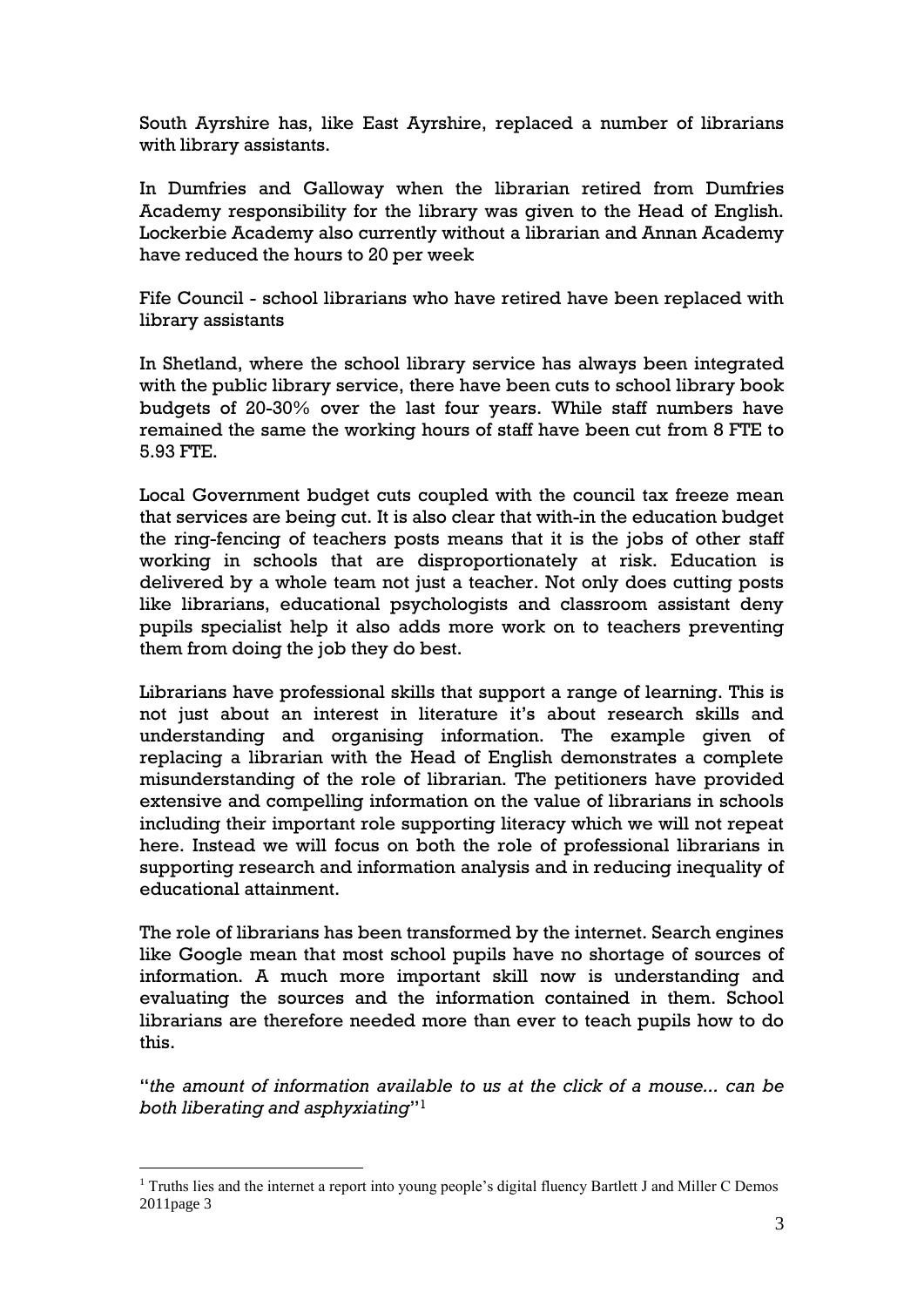While there are more accessible sources of information available than ever before, the internet is also a source of propaganda, half truths, lies disinformation and genuine mistakes.

"making sense of all of this- knowing how to discriminate the good, the reliable, trustworthy or useful information from the bad- is therefore of tremendous importance"<sup>2</sup>

Supporting young people to understand and undertake information gathering and research is a considerable and growing part of a librarian role. Young people spend a great deal of time on the internet. It is a vital tool for research and revision. The Demos report quoted above found that young people are not "internet savvy". They are unable to find the information they start to search for, they often trust the first thing they find. They are not fact checking or looking for alternative sources. They struggle to recognise bias or propaganda. At its most dangerous this type of behaviour makes young people vulnerable to extremists and predators. It impacts on their general understanding of the world, their education and ability to achieve.

The Demos research key finding<sup>3</sup>

1

- Around one in four 12-15 year olds make no checks at all when visiting a new website
- Decisions about quality are based on site design; about one in three believe that if a search engine lists information it must be true
- Only one third of 9-19year olds have been taught how to judge reliability of online information

School librarians are best placed to lead on supporting young people and teachers to better use the internet to find information. It is vital that we invest more not less in this service.

The Scottish Government has set targets to reduce inequality particularly round educational outcomes for young people. Sadly it is young people from the most deprived backgrounds that need school libraries and librarians the most. They are least likely to have access to computers, printers and quiet warm places to do homework, research and general studying. If school libraries have limited opening hours and do not have qualified staff then young people will have less access to information when it's closed and less support to find the information even when it's open. Opening libraries but leaving them unsupervised is also no guarantee that they will be quiet places where work can be done. Children from less well-off backgrounds are also less likely to be able to get support in information gathering and filtering at home. Their parents are also less likely to be able to afford private tutors. People from less well-off backgrounds will be more disadvantaged by the cuts than their better-off peers even in the same school.

UNISON was disappointed that the recent National Libraries Strategy did not cover school libraries and would support the development of a school libraries

<sup>2</sup> Truths lies and the internet a report into young people's digital fluency Bartlett J and Miller C Demos 2011 page 3

<sup>3</sup> Truths lies and the internet a report into young people's digital fluency Bartlett J and Miller C Demos 2011 page 5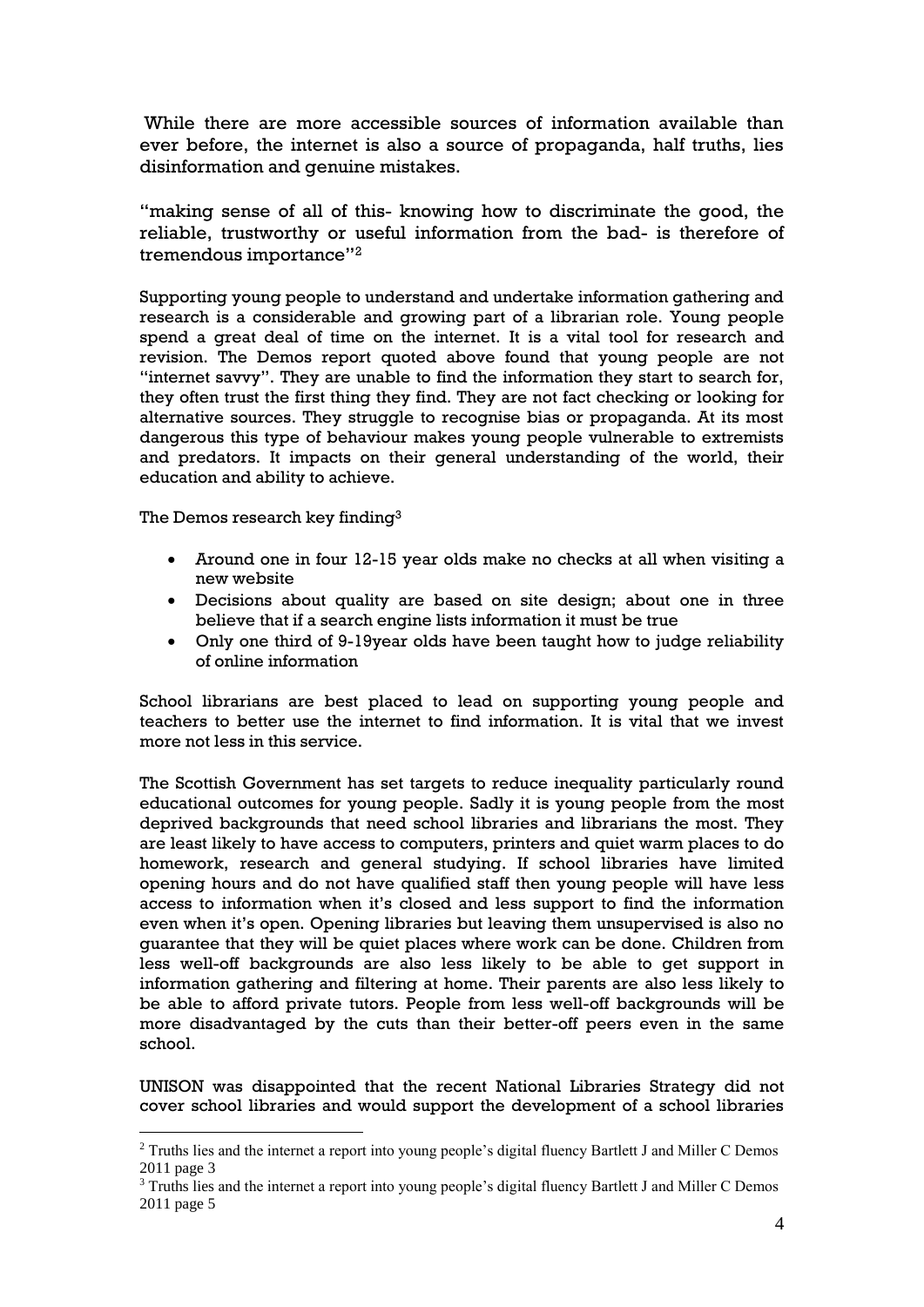strategy. For it to be effective, like the libraries strategy, it needs to be supported with adequate funding for local government to deliver the service. Otherwise it's just warm words.